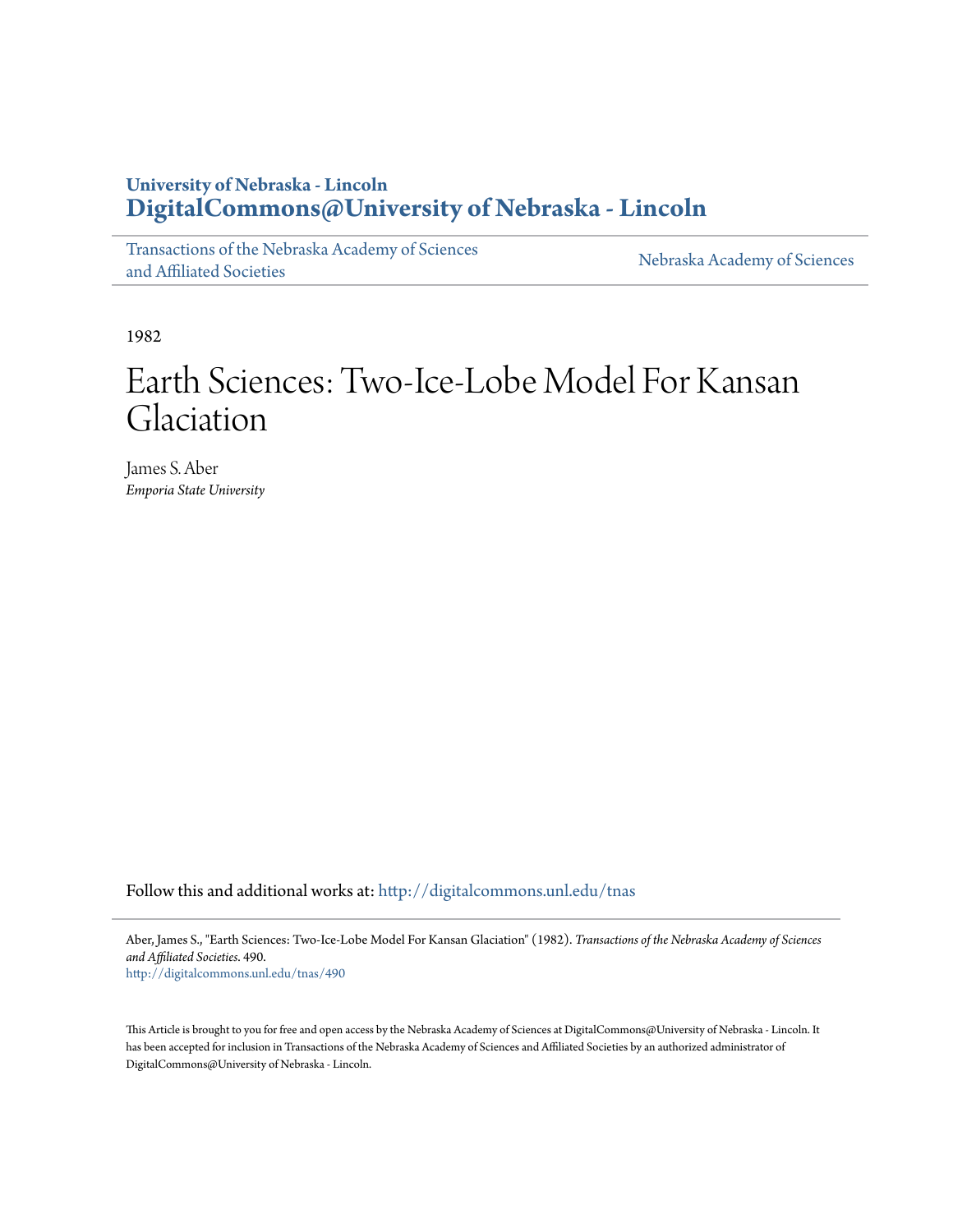### **EARTH SCIENCES**

#### **TWO-ICE-LOBE MODEL FOR KANSAN GLACIATION**

James S. Aber

Geoscience Department Emporia State University Emporia, Kansas 66801

The Kansan glaciation should be representative of Early Pleistocene glaciations in the Kansas-Nebraska-Iowa-Missouri region. It is often assumed the Kansan ice-sheet advanced as a single, broad lobe coming from somewhere in Canada. This simple view contrasts with the known complexities of the younger Wisconsin glaciation, and indeed there is much evidence that the Kansan glaciation was equally complex. A two-ice-Iobe model for the Kansan glaciation includes two confluent ice-streams, "Dakota Ice" and "Minnesota Ice," both moving generally southward either side of the Coteau des Prairies in eastern South Dakota. Iowa and Missouri were covered mainly by Minnesota Ice, while Dakota Ice advanced into Nebraska and Kansas. The general boundary zone between the two ice-lobes is marked by the Kansas City re-entrant and by the Missouri River north of Kansas City, which may have developed as an interlobate drainage during deglaciation.

t t t

#### **INTRODUCTION**

It is now well known to geologists that the region including northeastern Kansas along with adjacent Nebraska, Iowa, and Missouri was glaciated by continental ice-sheets several times during the Early Pleistocene Epoch (Boellstorff, 1978). Over the years, interpretations of these glaciations have become more and more complex (Reed and Dreeszen, 1965), and within the last few years deep test-drilling and fissiontrack dating of volcanic ash beds included in the glacial sequence (Boellstorff, 1976) have greatly improved stratigraphic understanding of the region. Still, there are certain basic aspects of the Kansan glaciation as defined by Frye and Leonard (1952:34) that have escaped critical analysis.

It has often been assumed that ice advanced simply as a broad front without distinct lobes coming from a northerly Source somewhere in Canada (Dort, 1965:601). Other geologists have suggested specific Canadian source areas and lobate patterns for the Kansan glaciation. One possibility is for a

western source area, the so-called Keewatin Center, in the region west of Hudson Bay. Frye and Leonard (1952:11) supported this concept on the basis of distribution of the Sioux Quartzite, a common erratic derived mainly from eastern South Dakota and southwestern Minnesota. The idea of a two-ice-lobe Kansan glaciation was suggested much earlier by Todd  $(1914:270)$ , who stated, "... in this Kansan stage the Dakota ice lobe reached perhaps as far south and west as West Point, Neb., and became confluent with the west edge of the Minnesota-Des Moines lobe for hundreds of miles." However, Todd (1908:107) believed the Dakota lobe had reached only northeastern Nebraska, and Kansan glaciation of the region to the south was the result solely of the Minnesota lobe coming from the northeast. This viewpoint has also been accepted by others including Lammerson and Dellwig (1957:548). More recently, Willard (1980:79) concluded on the basis of distribution of Sioux Quartzite erratics that the Kansan glaciation was the result entirely of the Dakota lobe.

Opinion is, thus, divided concerning the "directional aspects" and lobate pattern of the Kansan glaciation. This subject has an important bearing on the continuing revision of Early Pleistocene glacial stratigraphy in this region, since the lobate patterns developed during glaciation would have markedly influenced the resulting glacial deposits.

#### **WISCONSIN GLACIATION ANALOGY**

It is often said in geology that, "the present is the key to the past." This statement could be modified to read, "the Wisconsin glaciation is the key to the Kansan glaciation." The relatively recent Wisconsin glaciation of the northern Plains region can be used as a model for the earlier Kansan glaciation (Fig. 1). The most conspicuous elements of the Wisconsin glaciation are two major ice-lobes marked by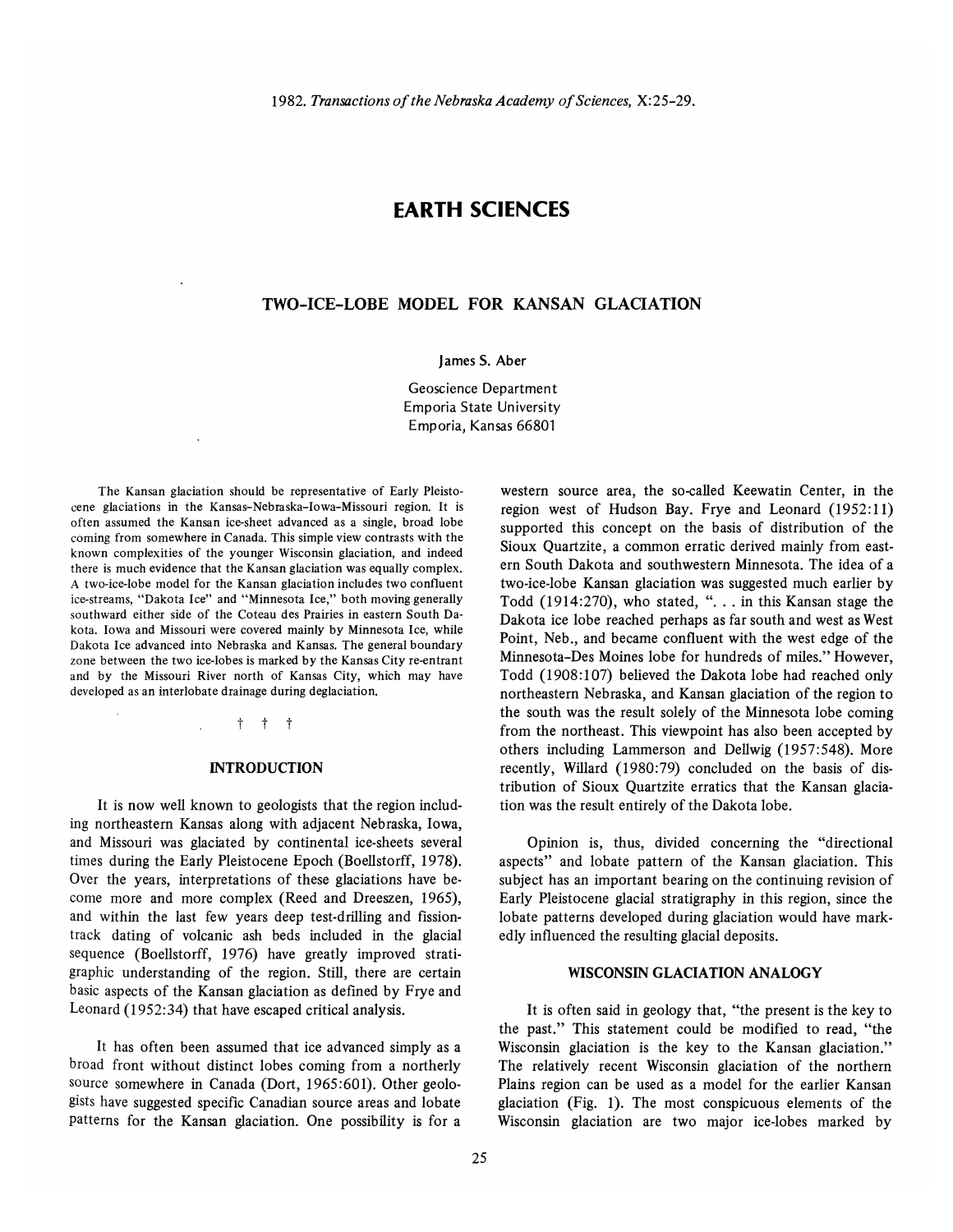

FIGURE 1. Map of northern Plains area, U.S.A., showing Wisconsin and Kansan glacial features. The James River, Des Moines, and Superior lobes were major Late Wisconsin lobes, whose patterns are shown by conspicuous end moraines, such as the Bemis moraine. The Coteau des Prairies, underlain in part by resistant Sioux Quartzite in the Pipestone vicinity, separated the James River and Des Moines lobes. Early Wisconsin (Iowan) glaciation shows less pronounced lobation. The Dakota and Minnesota lobes were the respective Kansan equivalents to the James River and Des Moines lobes. The general boundary between the two confluent Kansan lobes is marked by the re-entrant in the glacial limit at Kansas City and by the Missouri River between Kansas City and Sioux City. Glacial features are from Schoewe (1930), Flint (1955 and 1959), and Wright, Matsch, and Cushing (1973).

prominent moraines. The Des Moines lobe extended *via* lowlands from Minnesota southward into central Iowa, and is marked by the Bemis moraine. The James River lobe extended southward through lowlands in the eastern Dakotas and is likewise shown by conspicuous moraines. Both of these lobes were fed by ice coming from Manitoba, Canada, directly to the north. The two Wisconsin ice-lobes were separated by a prominent highland called the Coteau des Prairies. The Coteau is underlain by a core of Cretaceous sedimentary bedrock as well as the resistant Sioux Quartzite of Precambrian age. The Coteau obviously formed a topographic barrier to southward ice movement, and ice flow was diverted into adjacent lowlands (Wright, Matsch, and Cushing, 1973:160). This situation illustrates the strong control bedrock topography exerted on glaciation throughout the north-central United States (Horberg and Anderson, 1956).

Drainage features of the area are also closely related to glaciation. The upper tributaries of the Des Moines River and the Missouri River above Sioux City both developed as Wisconsin ice-marginal drainages. On the other hand, the Big Sioux River in eastern South Dakota represents an interlobate drainage.

A similar set-up may have developed during the much earlier Kansan glaciation. Although the Kansan glaciation was more widespread, and undoubtedly the ice-sheet thicker, the same basic topographic elements of uplands and lowlands were probably present to influence ice flow.

#### MODEL FOR KANSAN GLACIATION

#### Lobate Pattern

At its maximum, the Kansan ice-sheet spread south of the Kansas River valley in Kansas and south of the Missouri River valley in Missouri (Fig. 1). The model proposed here assumes the Kansan ice-sheet was actually supported by two confluent ice-streams coming southward either side of the Coteau des Prairies (Aber, 1981). To the west, the so-called "Dakota Ice" advanced through the eastern Dakotas, across Nebraska, and into Kansas, while to the east, "Minnesota Ice" pushed southward from central Minnesota through Iowa, and into Missouri. The Coteau was likely covered during glacial maxima; nonetheless, it presented a resistant topographic obstacle, which split the main lines of Kansan ice flow into Minnesota and Dakota lobes (Fig. 1).

It could be argued that the Coteau des Prairies had only a local influence on ice flow patterns, and surely this had little or nothing to do with glaciation several hundred kilometers to the south in Kansas and Missouri. There is enough evidence to suggest, however, that influence of the Coteau on the ice flow pattern extended all the way south to the glacial border.

The configuration of the Kansan glacial margin provides one line of evidence for a two-ice-lobe glaciation. In Kansas, ice advanced to a maximum position several kilometers south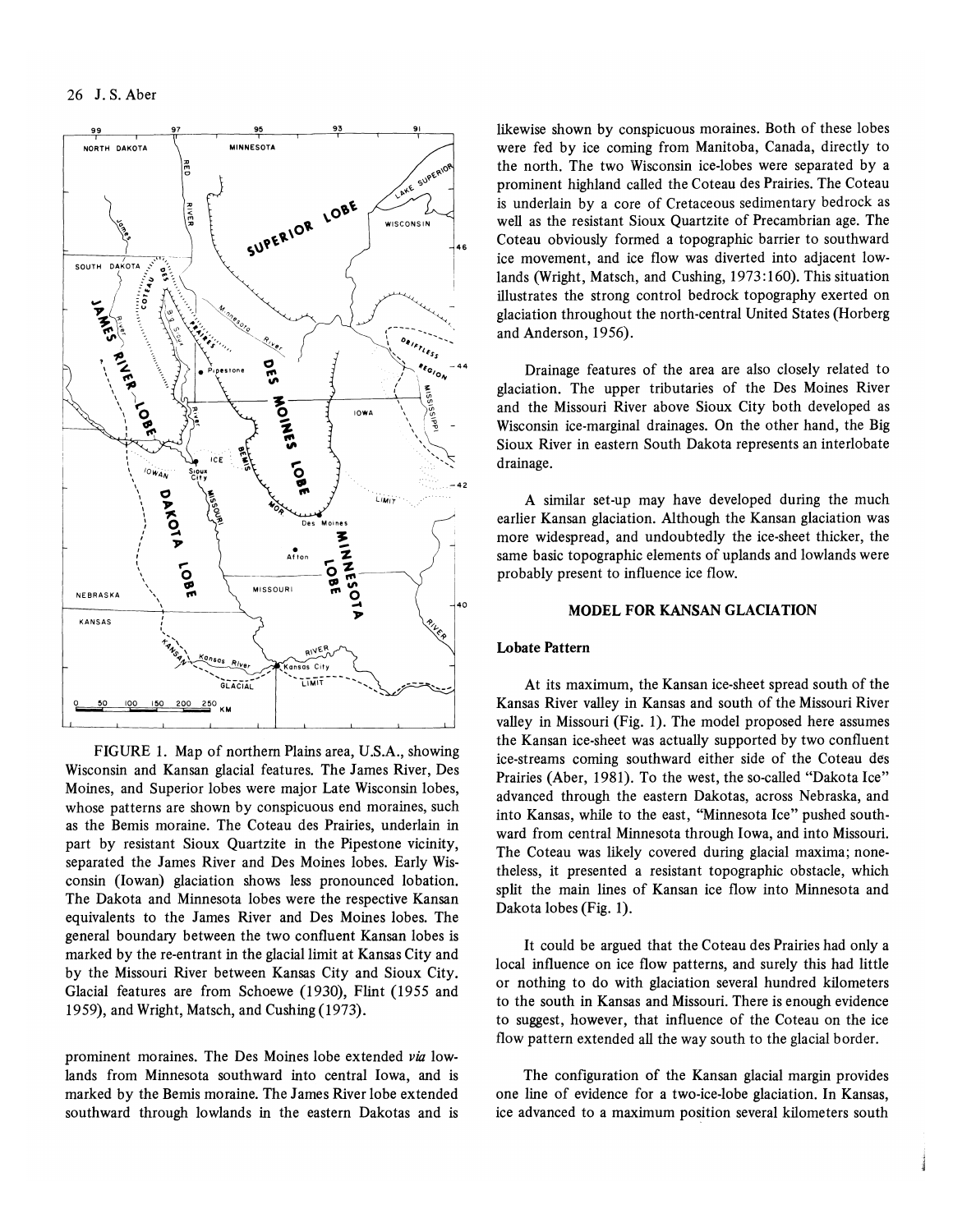of the Kansas River valley to latitude 38° 50' N. Likewise in Missouri, the maximum advance reached southward to latitude 38° 35' N. Between these two maximal positions, a marked reentrant in the glacial border is found at Kansas City, where apparently ice did not even reach latitude 39° N. This Kansas City re-entrant coincides with a sharp bend in the course of the Missouri River valley, as well as the junction of the Missouri and Kansas rivers. In this two-ice-lobe model, the Kansas City re-entrant marks the approximate boundary between the Minnesota and Dakota ice-streams.

The probable long-distance separation of Dakota and Minnesota ice-streams is also confirmed by observations on modern glaciers. Typical alpine glaciers are often composed of several tributary glaciers which join forming a trunk glacier. Although the tributary ice-streams flow together, they do not mix. Individual ice-streams remain physically separate, each moving with a characteristic velocity (Embleton and King, 1968:85), and can be readily traced to the glacial margin by medial moraines on the ice surface. A similar phenomenon could have occurred when the Dakota and Minnesota icestreams flowed together south of the Coteau des Prairies; the two streams did not mix, but remained distinct all the way to the glacial border.

#### Directional Evidence

Striations provide first-hand evidence concerning the directions of ice movement. Striation data from several sites in northeastern Kansas and adjacent Missouri show two distinct maxima when plotted on a rose diagram (Fig. 2). One maximum trends northwesterly, while the other trends nearly due north. Striations in themselves can be variously interpreted, and Schoewe (1931) suggested several possibilities. In this proposed model, the northwesterly striations presumably represent Dakota advances, while northerly striations resulted from Minnesota advances. Elsewhere, striation data from Nebraska, South Dakota, and Minnesota (Chamberlin, 1886: PI. VIII) seem to conform to a two-ice-lobe pattern, but striation observations are too scattered to draw firm conclusions throughout the area.

More convincing directional evidence for glaciation is provided by ice-induced deformations of bedrock and drift. Ice-pushing often creates overturned folds and thrust faults, and the orientations of fold axes and thrust planes are good indicators for ice-movement directions. These structures are considered more reliable indicators for major ice advances than are striations, since a large volume of material is involved in the deformations (Berthelsen, 1978). Dellwig and Baldwin (1965) reported on six examples of ice-push deformation in northeastern Kansas. At three localities, ice advance came from the northwest to southeast. At three other sites, ice movement was from the northeast to southwest. Although



FIGURE 2. Rose diagram showing striation data from sites in northeastern Kansas (Schoewe, 1931, 1937, and 1941) and adjacent Missouri (Jewett, 1934). Diameter scale indicates number of localities with striations in each 10° interval. Two distinct maxima are apparent; northwesterly striations are presumably related to Dakota advances, while northerly striations may be associated with Minnesota advances.

this information appeared to conflict with the glacial stratigraphy accepted at the time, the implication of ice advances from two directions is quite clear. The northwesterly advances would supposedly correspond to Dakota Ice, whereas pushing from the northeast relates to Minnesota Ice.

Certainly, much more field study of directional features in the Kansan drift is needed to test this two-ice-Iobe glaciation model. The directional data from striations, ice-push structures, and the like must be placed in proper stratigraphic context. Recent field studies in Atchison and Doniphan counties of northeastern Kansas demonstrate that an Early Kansan (Nickerson) ice advance came from the northeast, whereas a Late Kansan (Cedar Bluffs) glaciation advanced from the northwest (Aber, 1982).

In addition, lithological differences would be expected between Minnesota and Dakota drifts. Several geologists have maintained there is no lithological way to distinguish between various Kansan tills [Type A tills of Boellstorff (1978)]. Yet, other geologists have used lithological differences to separate different Kansan tills (Reed, Dreeszen, Drew, Souders, Elder, and Boellstorff, 1966; Bayne, 1968).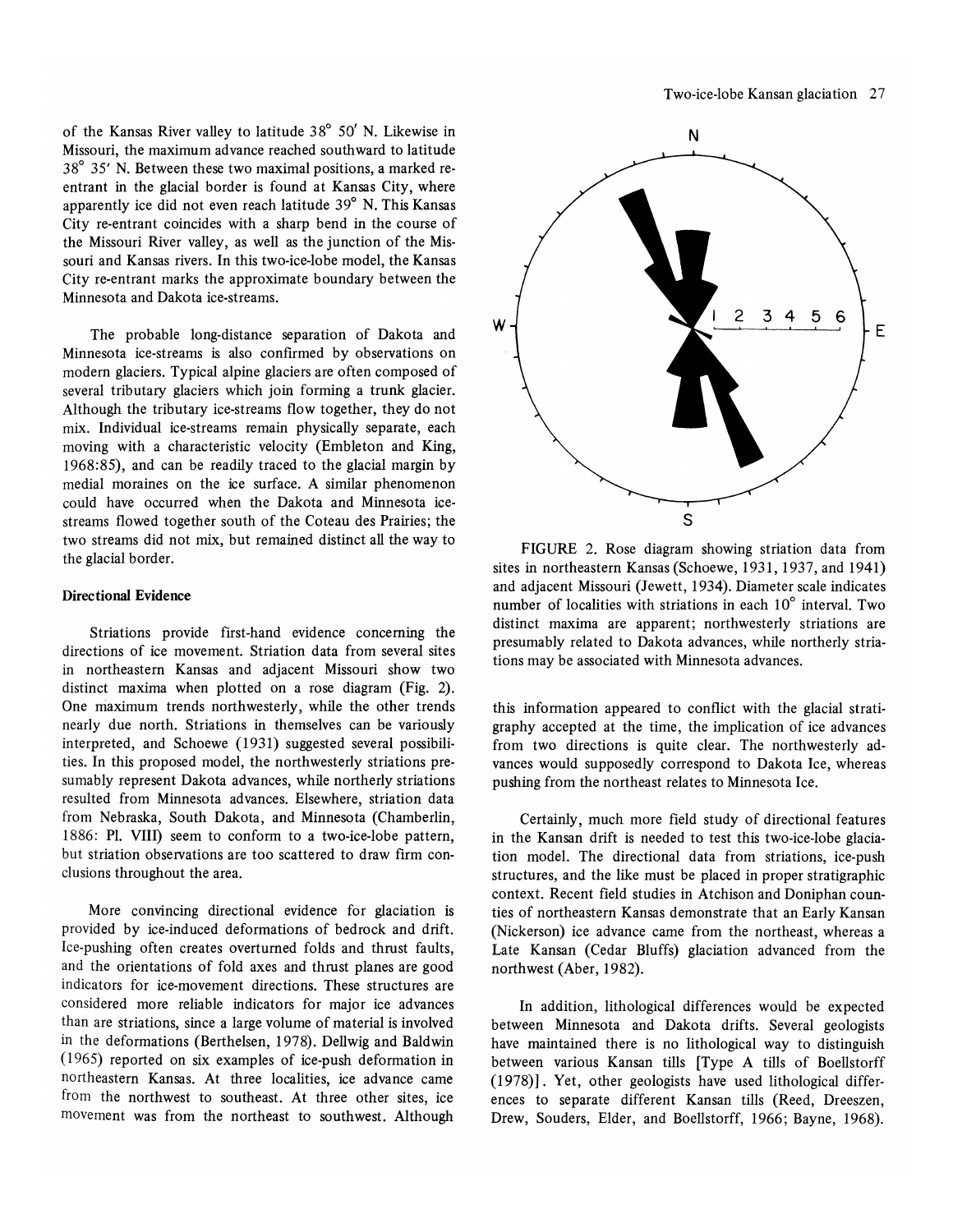In northeastern Kansas, clay mineralogy seems most useful in distinguishing an illite-rich Lower Kansan till from a kaoliniterich Upper Kansan till (Tien, 1968). With additional investigation, it may become possible to relate particular till lithologies to certain ice lobes.

#### Kansan Stream Drainage

Segments of three streams, the Big Blue River on the west, the Kansas River to the southwest, and the Missouri River east of Kansas City, represent the principal system of ice-marginal drainage that developed during the Kansan glacial maximum. Through this system, drainage from the upper Missouri, White, Niobrara, Platte, and Kansas rivers together with glacial meltwater flowed southward and eastward around the ice-sheet (Todd, 1914).

There are various opinions concerning the origin of the Missouri River between Kansas City and Sioux City. This generally north-south segment of the Missouri River is not obviously related to a major ice-marginal position. Frye and Leonard (1952: 192) wrote simply that the Missouri River took its present course across the Kansan till-plain as the Kansan ice-sheet retreated. Somewhat more to the point, Reed, Dreeszen, Bayne, and Schultz (1965:194) stated: "The Missouri River between Sioux City and Kansas City trends down the ground-moraine depression of the Kansan glaciation." They suggested, in effect, that the Missouri River valley marks the central axis of the Kansan advance, and that the Missouri River developed along this axis as the Kansan glacier retreated. However, this interpretation does not account for the re-entrant in the glacial border. If the Missouri River valley really was the axis for ice advance, a salient, not a reentrant, should be found in the glacial border at Kansas City. According to Todd (1914:271), the Missouri River above Kansas City does represent an ice-marginal drainage, which developed along the western margin of the Minnesota lobe as this lobe retreated to the northeast. This interpretation would seem likely, assuming the Dakota lobe had not advanced into southeastern Nebraska or northeastern Kansas. Finally, O'Connor and Fowler (1963) thought the Missouri River above Kansas City represents a post-Kansan stream, unrelated to the Kansan glaciation.

In light of a two-ice-Iobe glaciation model, an alternate interpretation for development of the Missouri River between Kansas City and Sioux City is seen. It could have developed as an interlobate drainage between the Dakota and Minnesota lobes during Kansan deglaciation. During deglaciation, the re-entrant along the ice margin retreated northward, and meltwater funneled off the ice into the re-entrant led to the development of the Missouri River north of Kansas City. Thus, the positions of the Kansas City re-entrant and the Missouri River valley above Kansas City mark the approximate boundary between the Dakota and Minnesota ice-lobes during the Kansan glaciation (Aber, 1981).

#### IMPLICATIONS OF MODEL

There is no reason to assume the Minnesota and Dakota ice-streams advanced simultaneously. Undoubtedly, the boundary between the two lobes shifted back and forth somewhat as the lobes expanded and shrank. Their histories may have been noticeably different, and the interplay between these two lobes would have led to a complex sequence of erosional and depositional events in the boundary zone near the Kansas City re-entrant and along the Missouri River valley between Kansas City and Sioux City.

With this probable complexity in mind, consider the situation at Afton, Iowa, the original type locality for the Kansan and Nebraskan tills. Deep drilling at Afton has now revealed at least six tills, the oldest of which is overlain by a volcanic ash dated 2.2 m.y.B.P. (Hallberg and Boellstorff, 1978). This important site lies in the region influenced mainly by the Minnesota Ice. Most geologists have assumed that drift stratigraphy to the west could be correlated either directly or indirectly to this site. This assumption now appears unreliable in light of a two-ice-Iobe model for glaciation of the region. Stratigraphy of glacial deposits west of the Missouri River valley may turn out to be different in many details.

The two-ice-Iobe model for Kansan glaciation is presented here as a working hypothesis. Available evidence, especially in northeastern Kansas, seems to support the validity of the model but is insufficient to prove the two-ice-Iobe hypothesis on a regional basis. It is hoped that continuing field studies emphasizing directional aspects of the Kansan glaciation will contribute to the model and to a fuller understanding of Early Pleistocene glaciation in the region.

#### REFERENCES

- Aber, J. S. 1981. Two-ice-Iobe model for glaciation of Kansas. *Transactions of the Kansas Academy of Science, 84:*  162-163.
- \_\_ . 1982. Dynamism of Early Pleistocene glaciation in the central Plains. Proceedings of the Nebraska Academy of *Sciences,* 92 :45.
- Bayne, C. K. 1968. Evidence of multiple stades in the Lower Pleistocene of northeastern Kansas. *Transactions of the Kansas Academy of Science, 17:340-349.*
- Berthelsen, A. 1978. The methodology of kineto-stratigraphy as applied to glacial geology. *Bulletin of the Geological Society of Denmark, 27, Special Issue: 25-38.*